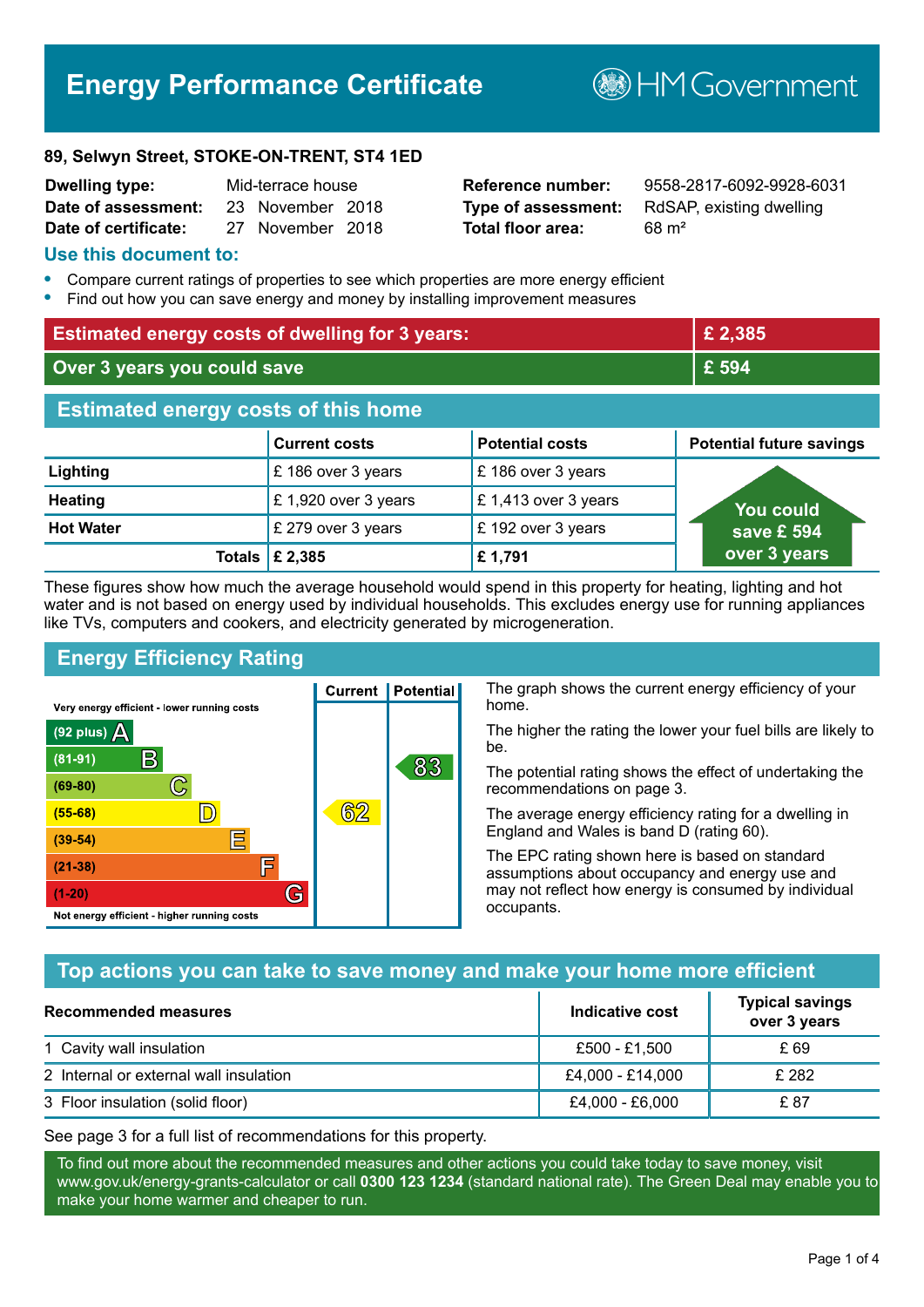#### 89, Selwyn Street, STOKE-ON-TRENT, ST4 1ED 27 November 2018 RRN: 9558-2817-6092-9928-6031

**Energy Performance Certificate**

#### **Summary of this home's energy performance related features**

| <b>Element</b>        | <b>Description</b>                             | <b>Energy Efficiency</b> |
|-----------------------|------------------------------------------------|--------------------------|
| Walls                 | Solid brick, as built, no insulation (assumed) | *****                    |
|                       | Cavity wall, as built, no insulation (assumed) | ★★☆☆☆                    |
| Roof                  | Pitched, 300 mm loft insulation                | *****                    |
|                       | Pitched, 200 mm loft insulation                | ★★★★☆                    |
| Floor                 | Solid, no insulation (assumed)                 |                          |
| <b>Windows</b>        | Fully double glazed                            | ★★★☆☆                    |
| Main heating          | Boiler and radiators, mains gas                | ★★★★☆                    |
| Main heating controls | Programmer and room thermostat                 | ★★★☆☆                    |
| Secondary heating     | Room heaters, electric                         |                          |
| Hot water             | From main system                               | ★★★★☆                    |
| Lighting              | Low energy lighting in 75% of fixed outlets    | *****                    |

Current primary energy use per square metre of floor area: 280 kWh/m² per year

The assessment does not take into consideration the physical condition of any element. 'Assumed' means that the insulation could not be inspected and an assumption has been made in the methodology based on age and type of construction.

See addendum on the last page relating to items in the table above.

#### **Low and zero carbon energy sources**

Low and zero carbon energy sources are sources of energy that release either very little or no carbon dioxide into the atmosphere when they are used. Installing these sources may help reduce energy bills as well as cutting carbon. There are none provided for this home.

# **Your home's heat demand**

For most homes, the vast majority of energy costs derive from heating the home. Where applicable, this table shows the energy that could be saved in this property by insulating the loft and walls, based on typical energy use (shown within brackets as it is a reduction in energy use).

| <b>Heat demand</b>           | <b>Existing dwelling</b> | Impact of loft<br>insulation | Impact of cavity<br>wall insulation | Impact of solid<br>wall insulation |
|------------------------------|--------------------------|------------------------------|-------------------------------------|------------------------------------|
| Space heating (kWh per year) | 9.383                    | N/A                          | (419)                               | (1,685)                            |
| Water heating (kWh per year) | 2,027                    |                              |                                     |                                    |

You could receive Renewable Heat Incentive (RHI) payments and help reduce carbon emissions by replacing your existing heating system with one that generates renewable heat, subject to meeting minimum energy efficiency requirements. The estimated energy required for space and water heating will form the basis of the payments. For more information, search for the domestic RHI on the www.gov.uk website.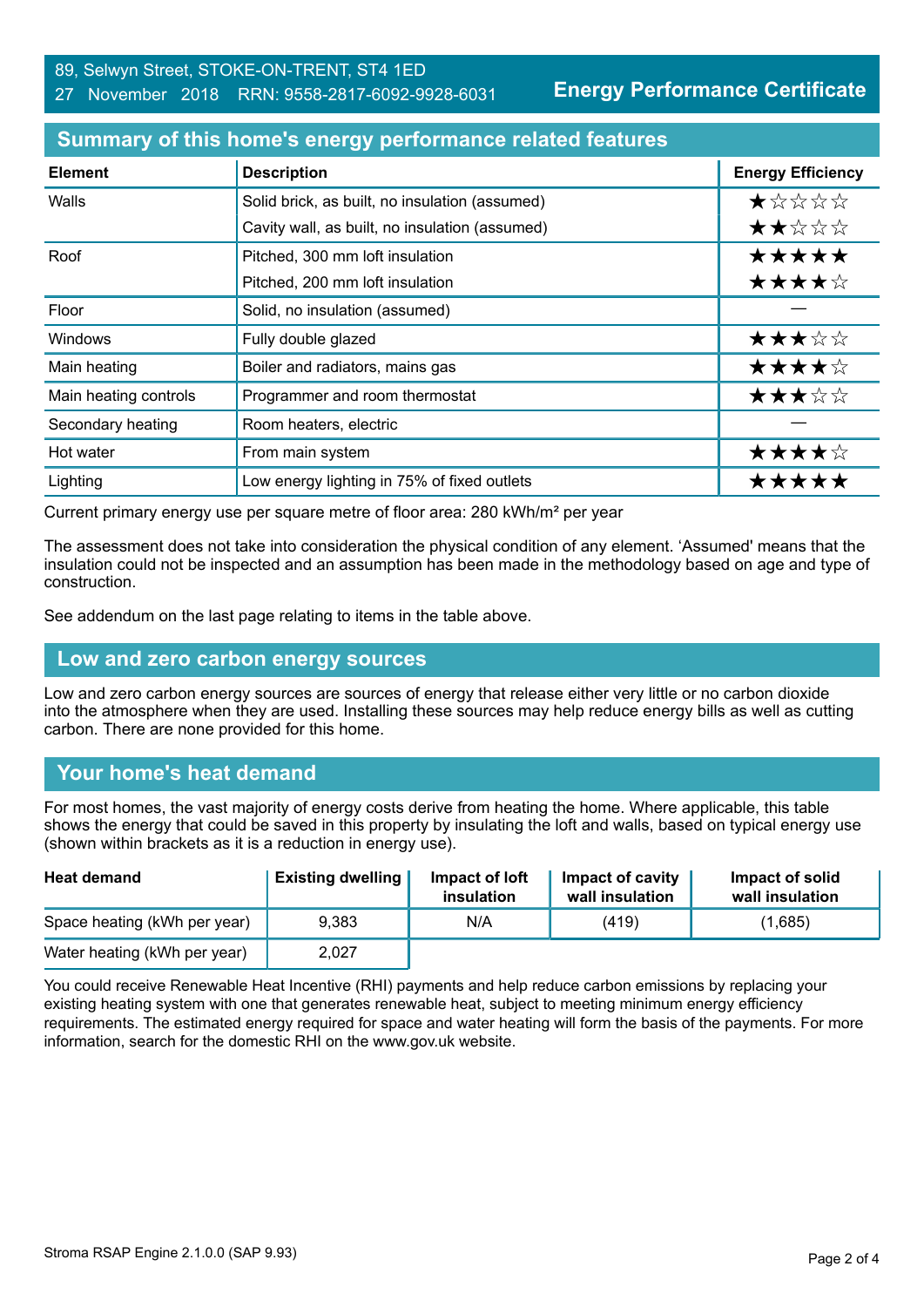#### 89, Selwyn Street, STOKE-ON-TRENT, ST4 1ED 27 November 2018 RRN: 9558-2817-6092-9928-6031

#### **Recommendations**

The measures below will improve the energy performance of your dwelling. The performance ratings after improvements listed below are cumulative; that is, they assume the improvements have been installed in the order that they appear in the table. Further information about the recommended measures and other simple actions you could take today to save money is available at www.gov.uk/energy-grants-calculator. Before installing measures, you should make sure you have secured the appropriate permissions, where necessary. Such permissions might include permission from your landlord (if you are a tenant) or approval under Building Regulations for certain types of work.

| <b>Recommended measures</b>                     | Indicative cost  | <b>Typical savings</b><br>per year | <b>Rating after</b><br>improvement |
|-------------------------------------------------|------------------|------------------------------------|------------------------------------|
| Cavity wall insulation                          | £500 - £1,500    | £23                                | D63                                |
| Internal or external wall insulation            | £4,000 - £14,000 | £ 94                               | <b>D67</b>                         |
| Floor insulation (solid floor)                  | £4,000 - £6,000  | £ 29                               | $\mathbb{C}69$                     |
| Heating controls (thermostatic radiator valves) | £350 - £450      | £22                                | C70                                |
| Solar water heating                             | £4,000 - £6,000  | £30                                | C71                                |
| Solar photovoltaic panels, 2.5 kWp              | £5,000 - £8,000  | £293                               | <b>B83</b>                         |

#### **Alternative measures**

There are alternative measures below which you could also consider for your home.

**•** External insulation with cavity wall insulation

# **Opportunity to benefit from a Green Deal on this property**

Green Deal Finance allows you to pay for some of the cost of your improvements in instalments under a Green Deal Plan (note that this is a credit agreement, but with instalments being added to the electricity bill for the property). The availability of a Green Deal Plan will depend upon your financial circumstances. There is a limit to how much Green Deal Finance can be used, which is determined by how much energy the improvements are estimated to **save** for a 'typical household'.

You may be able to obtain support towards repairs or replacements of heating systems and/or basic insulation measures, if you are in receipt of qualifying benefits or tax credits. To learn more about this scheme and the rules about eligibility, call the Energy Saving Advice Service on **0300 123 1234** for England and Wales.